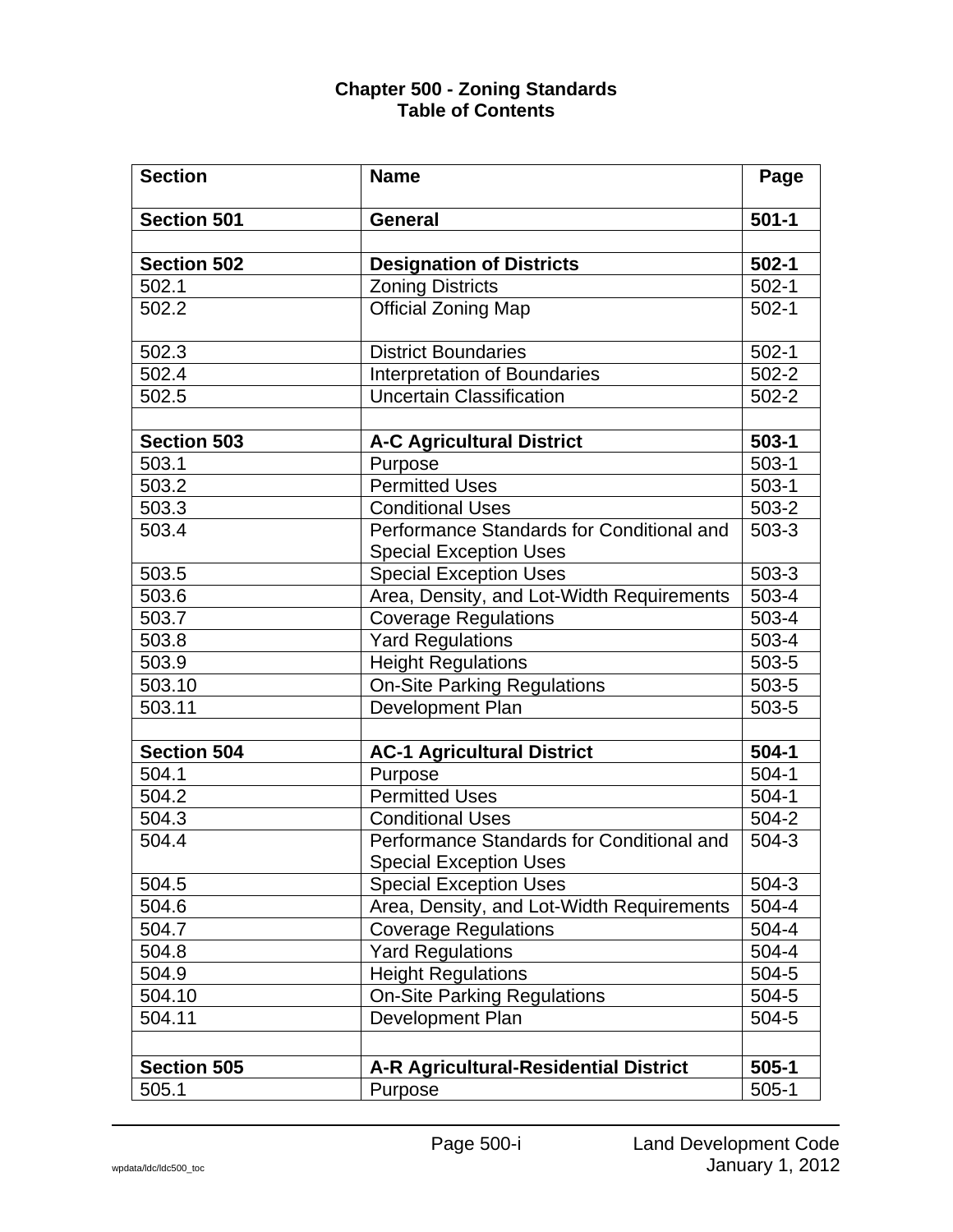| <b>Section</b>     | <b>Name</b>                                                                | Page      |
|--------------------|----------------------------------------------------------------------------|-----------|
| 505.2              | <b>Permitted Uses</b>                                                      | $505-1$   |
| 505.3              | <b>Conditional Uses</b>                                                    | $505 - 2$ |
| 505.4              | Performance Standards for Conditional and<br><b>Special Exception Uses</b> | $505 - 3$ |
| 505.5              | <b>Special Exception Uses</b>                                              | $505-3$   |
| 505.6              | Area, Density, and Lot-Width Requirements                                  | 505-4     |
| 505.7              | <b>Coverage Regulations</b>                                                | 505-4     |
| 505.8              | <b>Yard Regulations</b>                                                    | 505-4     |
| 505.9              | <b>Height Regulations</b>                                                  | 505-5     |
| 505.10             | <b>On-Site Parking Regulations</b>                                         | $505 - 5$ |
| 505.11             | Development Plan                                                           | 505-5     |
|                    |                                                                            |           |
| <b>Section 506</b> | <b>AR-1 Agricultural-Residential District</b>                              | 506-1     |
| 506.1              | Purpose                                                                    | $506-1$   |
| 506.2              | <b>Permitted Uses</b>                                                      | $506-1$   |
| 506.3              | <b>Conditional Uses</b>                                                    | 506-2     |
| 506.4              | Performance Standards for Conditional and                                  | 506-2     |
|                    | <b>Special Exception Uses</b>                                              |           |
| 506.5              | <b>Special Exception Uses</b>                                              | 506-3     |
| 506.6              | Area, Density, and Lot-Width Requirements                                  | 506-4     |
| 506.7              | <b>Coverage Regulations</b>                                                | 506-4     |
| 506.8              | <b>Yard Regulations</b>                                                    | 506-4     |
| 506.9              | <b>Height Regulations</b>                                                  | 506-5     |
| 506.10             | <b>On-Site Parking Regulations</b>                                         | 506-5     |
| 506.11             | Development Plan                                                           | 506-5     |
|                    |                                                                            |           |
| <b>Section 507</b> | <b>AR-5 Agricultural-Residential District</b>                              | $507-1$   |
| 507.1              | Purpose                                                                    | $507-1$   |
| 507.2              | <b>Permitted Uses</b>                                                      | $507-1$   |
| 507.3              | <b>Conditional Uses</b>                                                    | 507-2     |
| 507.4              | Performance Standards for Conditional and<br><b>Special Exception Uses</b> | $507 - 2$ |
| 507.5              | <b>Special Exception Uses</b>                                              | $507 - 2$ |
| 507.6              | Area, Density, and Lot-Width Requirements                                  | $507 - 3$ |
| 507.7              | <b>Coverage Regulations</b>                                                | $507 - 4$ |
| 507.8              | <b>Yard Regulations</b>                                                    | $507 - 4$ |
| 507.9              | <b>Height Regulations</b>                                                  | 507-4     |
| 507.10             | <b>On-Site Parking Regulations</b>                                         | 507-4     |
| 507.11             | <b>Development Plan</b>                                                    | $507 - 4$ |
|                    |                                                                            |           |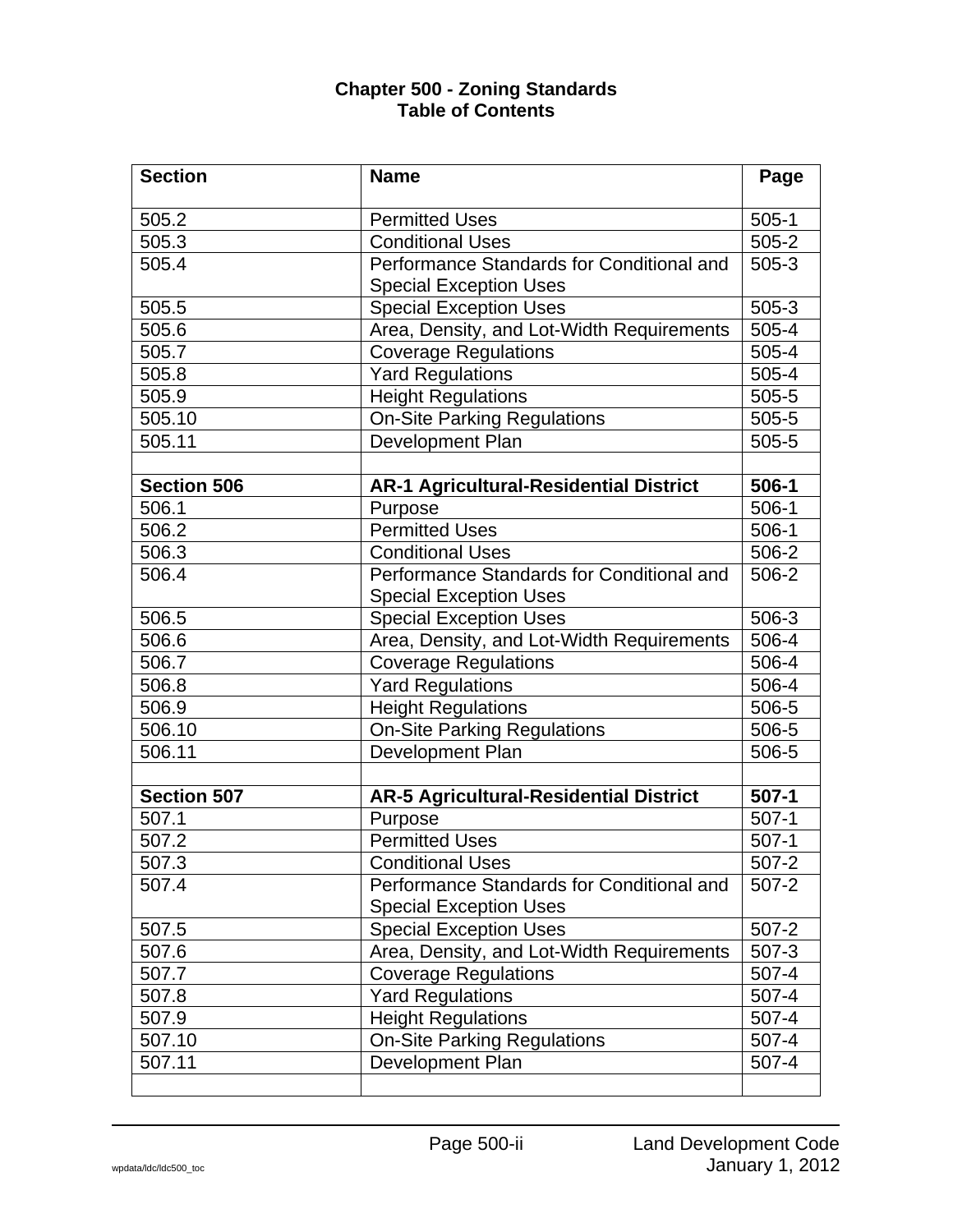| <b>Section</b>     | <b>Name</b>                                                                | Page      |
|--------------------|----------------------------------------------------------------------------|-----------|
| <b>Section 508</b> | <b>AR-5MH (Agricultural Mobile Home)</b><br><b>District</b>                | $508 - 1$ |
| 508.1              | Purpose                                                                    | $508-1$   |
| 508.2              | <b>Permitted Uses</b>                                                      | $508-1$   |
| 508.3              | <b>Conditional Uses</b>                                                    | 508-2     |
| 508.4              | Performance Standards for Conditional and<br><b>Special Exception Uses</b> | 508-2     |
| 508.5              | <b>Special Exception Uses</b>                                              | 508-2     |
| 508.6              | Area, Density, and Lot-Width Requirements                                  | $508-3$   |
| 508.7              | <b>Coverage Regulations</b>                                                | 508-4     |
| 508.8              | <b>Yard Regulations</b>                                                    | 508-4     |
| 508.9              | <b>Height Regulations</b>                                                  | 508-4     |
| 508.10             | <b>On-Site Parking Regulations</b>                                         | 508-4     |
| 508.11             | Development Plan                                                           | 508-4     |
|                    |                                                                            |           |
| <b>Section 509</b> | <b>E-R Estate-Residential District</b>                                     | 509-1     |
| 509.1              | Purpose                                                                    | $509-1$   |
| 509.2              | <b>Permitted Uses</b>                                                      | $509-1$   |
| 509.3              | <b>Conditional Use</b>                                                     | $509-1$   |
| 509.4              | <b>Special Exception Uses</b>                                              | 509-2     |
| 509.5              | <b>Performance Standards</b>                                               | 509-2     |
| 509.6              | Area, Density, and Lot-Width Requirements                                  | 509-2     |
| 509.7              | <b>Coverage Regulations</b>                                                | 509-3     |
| 509.8              | <b>Yard Regulations</b>                                                    | 509-3     |
| 509.9              | <b>Height Regulations</b>                                                  | $509-3$   |
| 509.10             | <b>On-Site Parking Regulations</b>                                         | 509-3     |
| 509.11             | <b>Development Plan</b>                                                    | 509-3     |
| <b>Section 510</b> | <b>ER-2 Estate-Residential District</b>                                    | $510-1$   |
| 510.1              | Purpose                                                                    | 510-1     |
| 510.2              | <b>Permitted Uses</b>                                                      | $510-1$   |
| 510.3              | <b>Conditional Use</b>                                                     | $510 - 2$ |
| 510.4              | <b>Special Exception Uses</b>                                              | 510-2     |
| 510.5              | <b>Performance Standards</b>                                               | 510-2     |
| 510.6              | Area, Density, and Lot-Width Requirements                                  | $510 - 2$ |
| 510.7              | <b>Coverage Regulations</b>                                                | $510 - 2$ |
| 510.8              | <b>Yard Regulations</b>                                                    | $510-3$   |
| 510.9              | <b>Height Regulations</b>                                                  | $510-3$   |
| 510.10             | <b>On-Site Parking Regulations</b>                                         | $510-3$   |
| 510.11             | Development Plan                                                           | $510-3$   |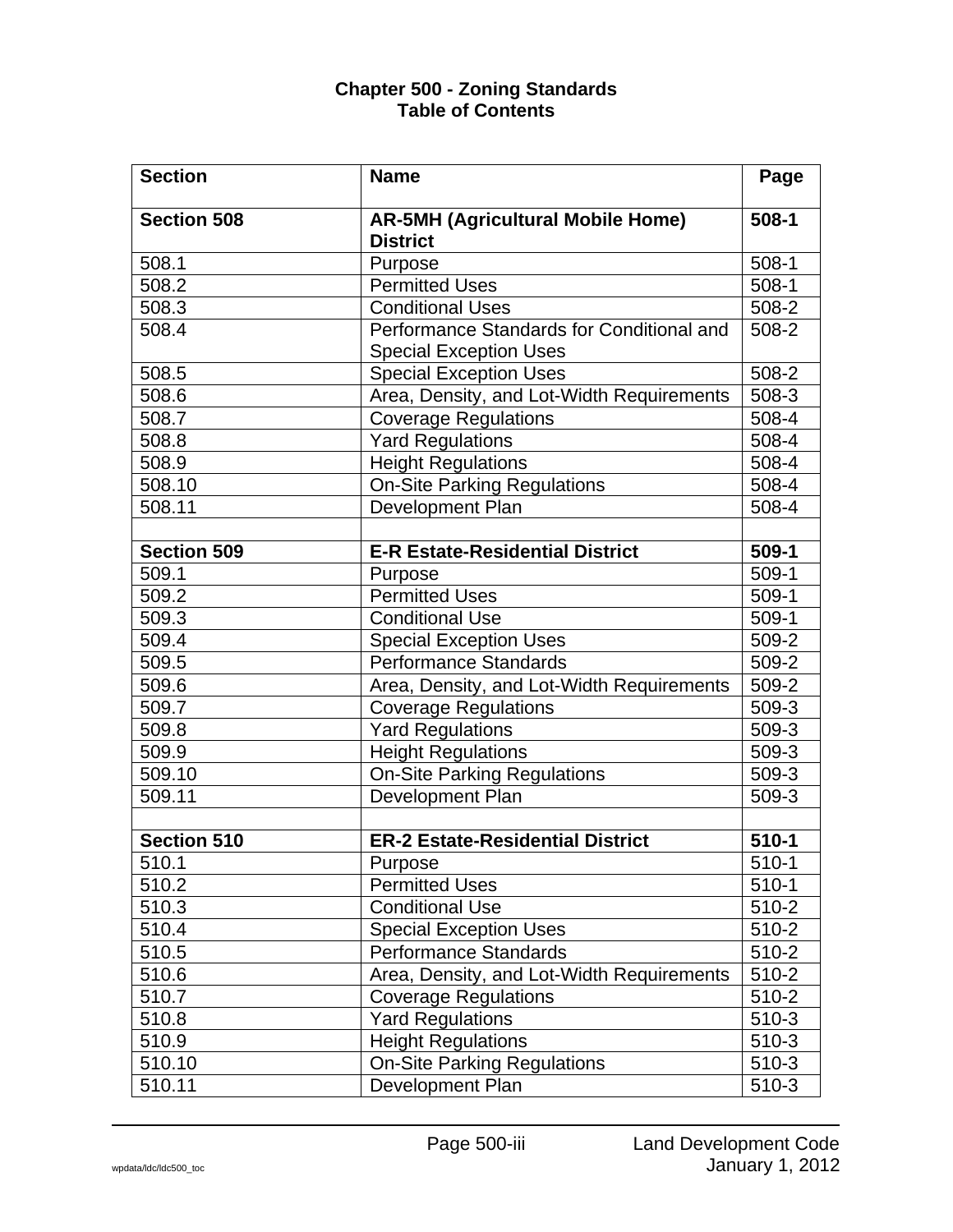| <b>Section</b>      | <b>Name</b>                                                                        | Page      |
|---------------------|------------------------------------------------------------------------------------|-----------|
| <b>Section 511</b>  | <b>R-MH Mobile Home District</b>                                                   | $511 - 1$ |
| 511.1               | Purpose                                                                            | $511 - 1$ |
| 511.2               | <b>Establishment Procedure</b>                                                     | $511 - 1$ |
| 511.3               | <b>Permitted Uses</b>                                                              | $511 - 1$ |
| 511.4               | <b>Special Exception Uses</b>                                                      | $511 - 2$ |
| 511.5               | Area and Density Requirements                                                      | $511-3$   |
| 511.6               | <b>Yard Regulations</b>                                                            | $511-3$   |
| 511.7               | <b>Streets and Roads</b>                                                           | $511-3$   |
| 511.8               | <b>Existing Parks and Subdivisions</b>                                             | $511 - 4$ |
| 511.9               | <b>On-Site Parking Regulations</b>                                                 | $511 - 4$ |
| 511.10              | Development Plan                                                                   | $511 - 4$ |
| $\overline{5}11.11$ | Neighborhood Park(s)                                                               | $511 - 4$ |
| <b>Section 512</b>  | R-1MH Single-Family/Mobile Home<br><b>District</b>                                 | $512 - 1$ |
| 512.1               | Purpose                                                                            | $512 - 1$ |
| 512.2               | Permitted Uses                                                                     | $512 - 1$ |
| 512.3               | <b>Conditional Uses</b>                                                            | $512 - 1$ |
| 512.4               | <b>Special Exception Uses</b>                                                      | $512 - 1$ |
| 512.5               | Area, Density, and Lot-Width Requirements                                          | $512 - 2$ |
| 512.6               | <b>Coverage Regulations</b>                                                        | 512-2     |
| 512.7               | <b>Yard Regulations</b>                                                            | $512 - 2$ |
| 512.8               | <b>Height Regulations</b>                                                          | $512 - 3$ |
| 512.9               | <b>On-Site Parking Regulations</b>                                                 | $512 - 3$ |
| 512.10              | <b>Performance Standards for Conditional</b><br><b>Uses and Special Exceptions</b> | $512 - 3$ |
| 512.11              | Development Plan                                                                   | $512 - 3$ |
| 512.112             | Neighborhood Park(s)                                                               | $512 - 3$ |
|                     |                                                                                    |           |
| <b>Section 513</b>  | <b>R-2MH Rural Density Mobile Home</b><br><b>District</b>                          | $513 - 1$ |
| 513.1               | Purpose                                                                            | $513 - 1$ |
| 513.2               | <b>Permitted Uses</b>                                                              | $513 - 1$ |
| 513.3               | <b>Conditional Uses</b>                                                            | $513 - 1$ |
| 513.4               | <b>Special Exception Uses</b>                                                      | $513 - 1$ |
| 513.5               | Area, Density, and Lot-Width Requirements                                          | $513 - 2$ |
| 513.6               | Coverage Regulations                                                               | 513-2     |
| 513.7               | <b>Yard Regulations</b>                                                            | $513 - 2$ |
| 513.8               | <b>Height Regulations</b>                                                          | $513 - 3$ |
| 513.9               | <b>On-Site Parking Regulations</b>                                                 | $513 - 3$ |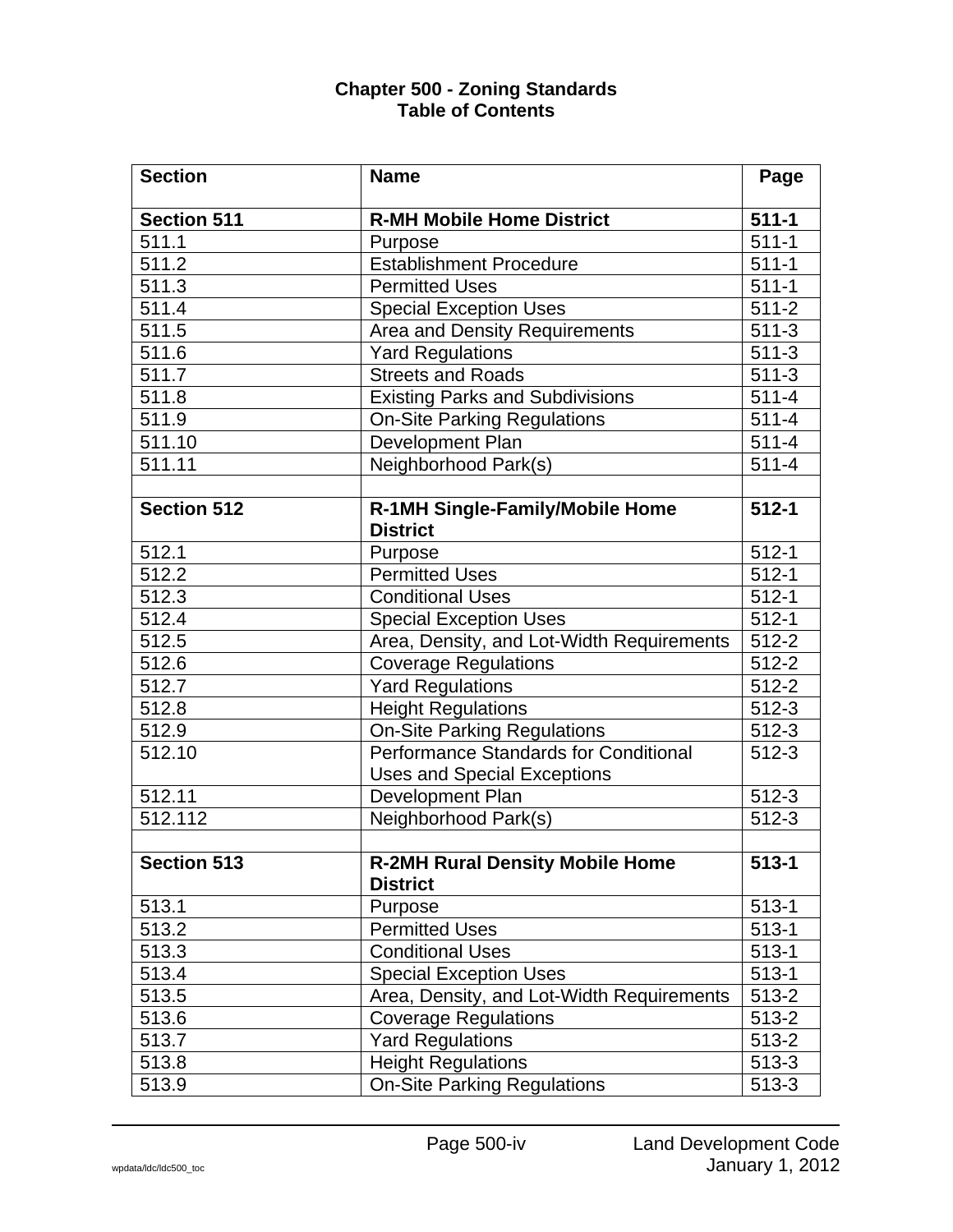| <b>Section</b>     | <b>Name</b>                                                                 | Page      |
|--------------------|-----------------------------------------------------------------------------|-----------|
| 513.10             | <b>Performance Standards for Conditional</b>                                | $513 - 3$ |
|                    | <b>Uses and Special Exceptions</b>                                          |           |
| 513.11             | Development Plan                                                            | $513-3$   |
| 513.12             | Neighborhood Park(s)                                                        | $513 - 3$ |
|                    |                                                                             |           |
| <b>Section 514</b> | <b>R-1 Rural Density Residential District</b>                               | $514 - 1$ |
| 514.1              | Purpose                                                                     | $514-1$   |
| 514.2              | <b>Permitted Uses</b>                                                       | $514 - 1$ |
| 514.3              | <b>Conditional Uses</b>                                                     | $514-1$   |
| 514.4              | <b>Special Exception Uses</b>                                               | $514-1$   |
| 514.5              | Area, Density, and Lot-Width Requirements                                   | 514-2     |
| 514.6              | <b>Coverage Regulations</b>                                                 | 514-2     |
| 514.7              | <b>Yard Regulations</b>                                                     | $514 - 2$ |
| 514.8              | <b>Height Regulations</b>                                                   | $514-3$   |
| 514.9              | <b>On-Site Parking Regulations</b>                                          | $514-3$   |
| 514.10             | Performance Standards for Conditional                                       | 514-3     |
|                    | <b>Uses and Special Exceptions</b>                                          |           |
| 514.11             | Development Plan                                                            | $514-3$   |
|                    |                                                                             |           |
|                    |                                                                             |           |
| Section 515        | <b>R-2 Low Density Residential District</b>                                 | $515 - 1$ |
| 515.1              | Purpose                                                                     | $515-1$   |
| 515.2              | <b>Permitted Uses</b>                                                       | $515 - 1$ |
| 515.3              | <b>Conditional Uses</b>                                                     | $515-1$   |
| 515.4              | <b>Special Exception Uses</b>                                               | $515-1$   |
| 515.5              | Area, Density, and Lot-Width Requirements                                   | $515 - 2$ |
| 515.6              |                                                                             | $515 - 2$ |
| 515.7              | <b>Coverage Regulations</b><br><b>Yard Regulations</b>                      | $515-3$   |
| 515.8              | <b>Height Regulations</b>                                                   | $515-3$   |
| 515.9              |                                                                             | 515-3     |
| 515.10             | <b>On-Site Parking Regulations</b>                                          | 515-3     |
|                    | Performance Standards for Conditional<br><b>Uses and Special Exceptions</b> |           |
| 515.11             | Development Plan                                                            | $515 - 3$ |
|                    |                                                                             |           |
| <b>Section 516</b> | <b>R-3 Medium Density Residential District</b>                              | $516 - 1$ |
| 516.1              | Purpose                                                                     | $516 - 1$ |
| 516.2              | <b>Permitted Uses</b>                                                       | $516-1$   |
| 516.3              | <b>Conditional Uses</b>                                                     | $516 - 1$ |
| 516.4              | <b>Special Exception Uses</b>                                               | $516-1$   |
| 516.5              | Area, Density, and Lot-Width Requirements                                   | 516-2     |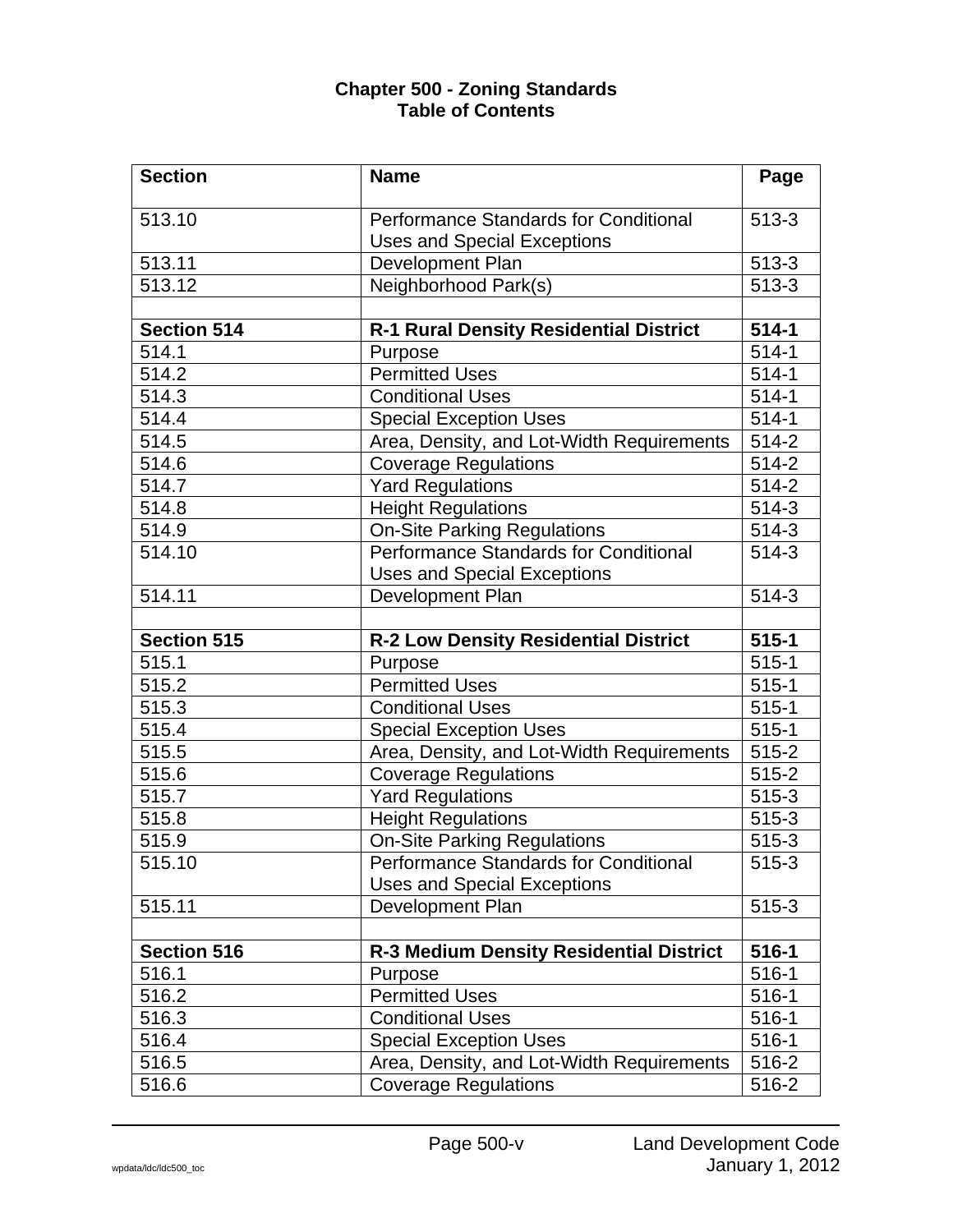| <b>Section</b>     | <b>Name</b>                                                   | Page      |
|--------------------|---------------------------------------------------------------|-----------|
| 516.7              | <b>Yard Regulations</b>                                       | 516-3     |
| 516.8              | <b>Height Regulations</b>                                     | 516-3     |
| 516.9              | <b>On-Site Parking Regulations</b>                            | 516-3     |
| 516.10             | Performance Standards for Conditional                         | 516-3     |
|                    | <b>Uses and Special Exceptions</b>                            |           |
| 516.11             | Development Plan                                              | 516-3     |
|                    |                                                               |           |
| <b>Section 517</b> | R-4 High Density Residential District                         | $517 - 1$ |
| 517.1              | Purpose                                                       | $517 - 1$ |
| 517.3              | <b>Permitted Uses</b>                                         | $517-1$   |
| 517.3              | <b>Conditional Uses</b>                                       | $517-1$   |
| 517.4              | <b>Special Exception Uses</b>                                 | $517 - 1$ |
| 517.5              | Area, Density, and Lot-Width Requirements                     | 517-2     |
| 517.6              | <b>Coverage Regulations</b>                                   | $517 - 3$ |
| 517.7              | <b>Yard Regulations</b>                                       | $517 - 3$ |
| 517.8              | <b>Height Regulations</b>                                     | $517-3$   |
| 517.9              | <b>On-Site Parking Regulations</b>                            | $517-3$   |
| 517.10             | Performance Standards for Conditional                         | $517 - 3$ |
|                    | <b>Uses and Special Exceptions</b>                            |           |
| 517.11             | Development Plan                                              | $517 - 3$ |
|                    |                                                               |           |
| <b>Section 518</b> | <b>MF-1 Multiple Family Medium Density</b><br><b>District</b> | $518 - 1$ |
| 518.1              | Purpose                                                       | $518 - 1$ |
| 518.3              | <b>Permitted Uses</b>                                         | $518 - 1$ |
| 518.3              | <b>Conditional Uses</b>                                       | $518-1$   |
| 518.4              | <b>Special Exception Uses</b>                                 | $518 - 1$ |
| 518.5              | Area, Density, and Lot-Width Requirements                     | 518-2     |
| 518.6              | <b>Coverage Regulations</b>                                   | 518-3     |
| 518.7              | <b>Yard Regulations</b>                                       | $518-3$   |
| 518.8              | <b>Height Regulations</b>                                     | 518-3     |
| 518.9              | <b>On-Site Parking Regulations</b>                            | 518-3     |
| 518.10             | <b>Performance Standards for Conditional</b>                  | 518-3     |
|                    | <b>Uses and Special Exceptions</b>                            |           |
| 518.11             | Development Plan                                              | 518-3     |
| 518.12             | Neighborhood Park(s)                                          | 518-3     |
|                    |                                                               |           |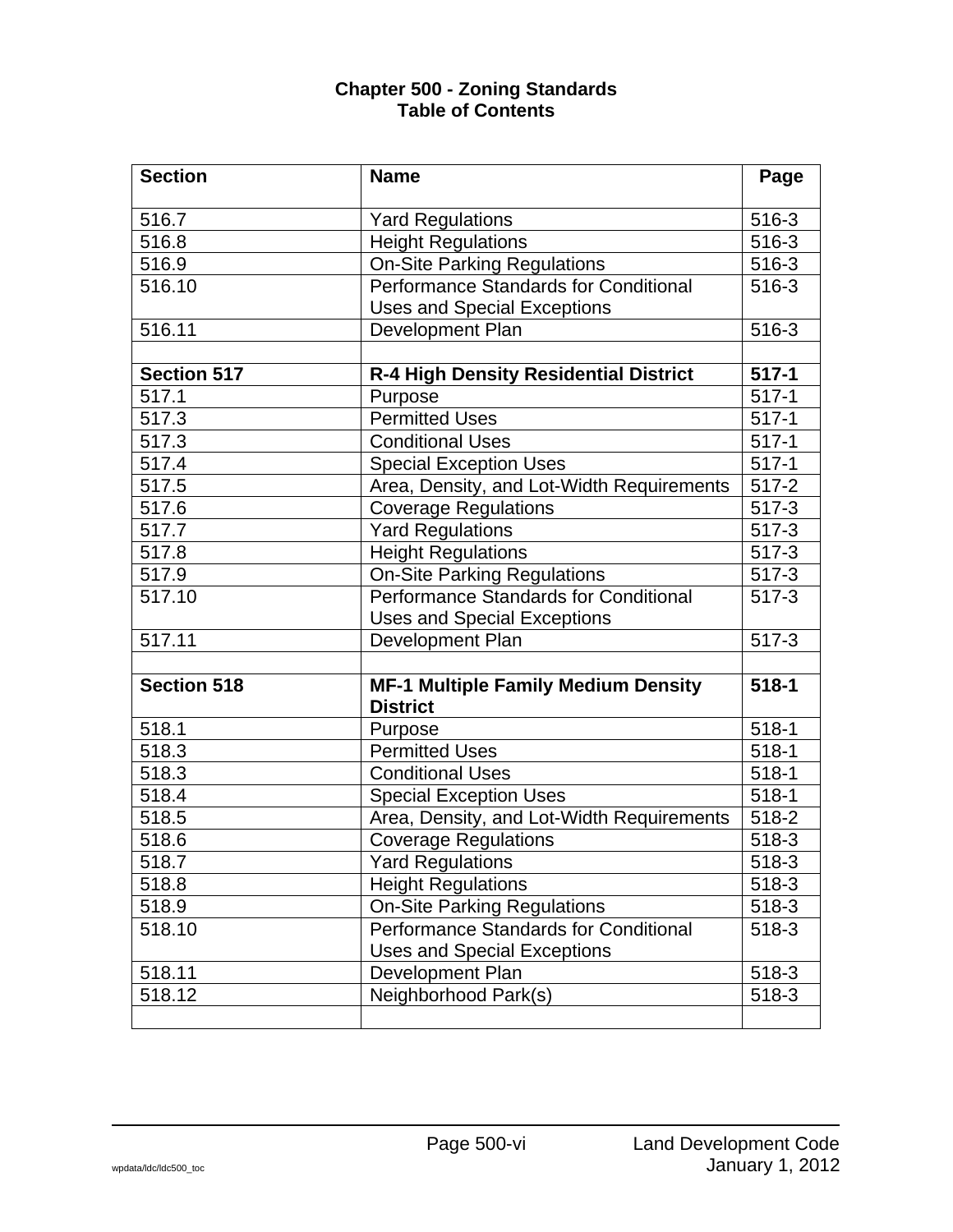| <b>Section</b>     | <b>Name</b>                                                                 | Page      |
|--------------------|-----------------------------------------------------------------------------|-----------|
| <b>Section 519</b> | <b>MF-2 Multiple Family High Density</b><br><b>District</b>                 | 519-1     |
| 519.1              | Purpose                                                                     | 519-1     |
| 519.3              | <b>Permitted Uses</b>                                                       | 519-1     |
| 519.3              | <b>Conditional Uses</b>                                                     | 519-1     |
| 519.4              | <b>Special Exception Uses</b>                                               | 519-2     |
| 519.5              | Area, Density, and Lot-Width Requirements                                   | 519-2     |
| 519.6              | <b>Coverage Regulations</b>                                                 | 519-2     |
| 519.7              | <b>Yard Regulations</b>                                                     | 519-3     |
| 519.8              | <b>Building Height Regulations</b>                                          | 519-3     |
| 519.9              | <b>On-Site Parking Regulations</b>                                          | 519-3     |
| 519.10             | Performance Standards for Conditional<br><b>Uses and Special Exceptions</b> | 519-3     |
| 519.11             | Development Plan                                                            | 519-3     |
| 519.12             | Neighborhood Park(s)                                                        | 519-3     |
|                    |                                                                             |           |
| <b>Section 520</b> | MF-3 Multiple Family High Density<br><b>District</b>                        | $520 - 1$ |
| 520.1              | Purpose                                                                     | $520-1$   |
| 520.3              | <b>Permitted Uses</b>                                                       | $520-1$   |
| 520.3              | <b>Conditional Uses</b>                                                     | $520-1$   |
| 520.4              | <b>Special Exception Uses</b>                                               | $520 - 2$ |
| 520.5              | Area, Density, and Lot-Width Requirements                                   | $520 - 2$ |
| 520.6              | <b>Coverage Regulations</b>                                                 | $520-3$   |
| 520.7              | <b>Yard Regulations</b>                                                     | $520-3$   |
| 520.8              | <b>Building Height Regulations</b>                                          | $520-3$   |
| 520.9              | <b>On-Site Parking Regulations</b>                                          | 520-3     |
| 520.10             | Performance Standards for Conditional<br><b>Uses and Special Exceptions</b> | $520-3$   |
| 520.11             | Development Plan                                                            | $520-3$   |
| 520.12             | Neighborhood Park(s)                                                        | 520-3     |
|                    |                                                                             |           |
| <b>Section 521</b> | <b>PUD Planned Unit Development District</b>                                | $521 - 1$ |
| <b>Section 522</b> | <b>MPUD Planned Unit Development</b><br><b>District</b>                     | $522 - 1$ |
| 522.1              | Purpose                                                                     | $522 - 1$ |
| 522.2              | <b>General Requirements for MPUDs</b>                                       | $522 - 1$ |
| 522.3              | <b>Permitted Uses</b>                                                       | $522 - 3$ |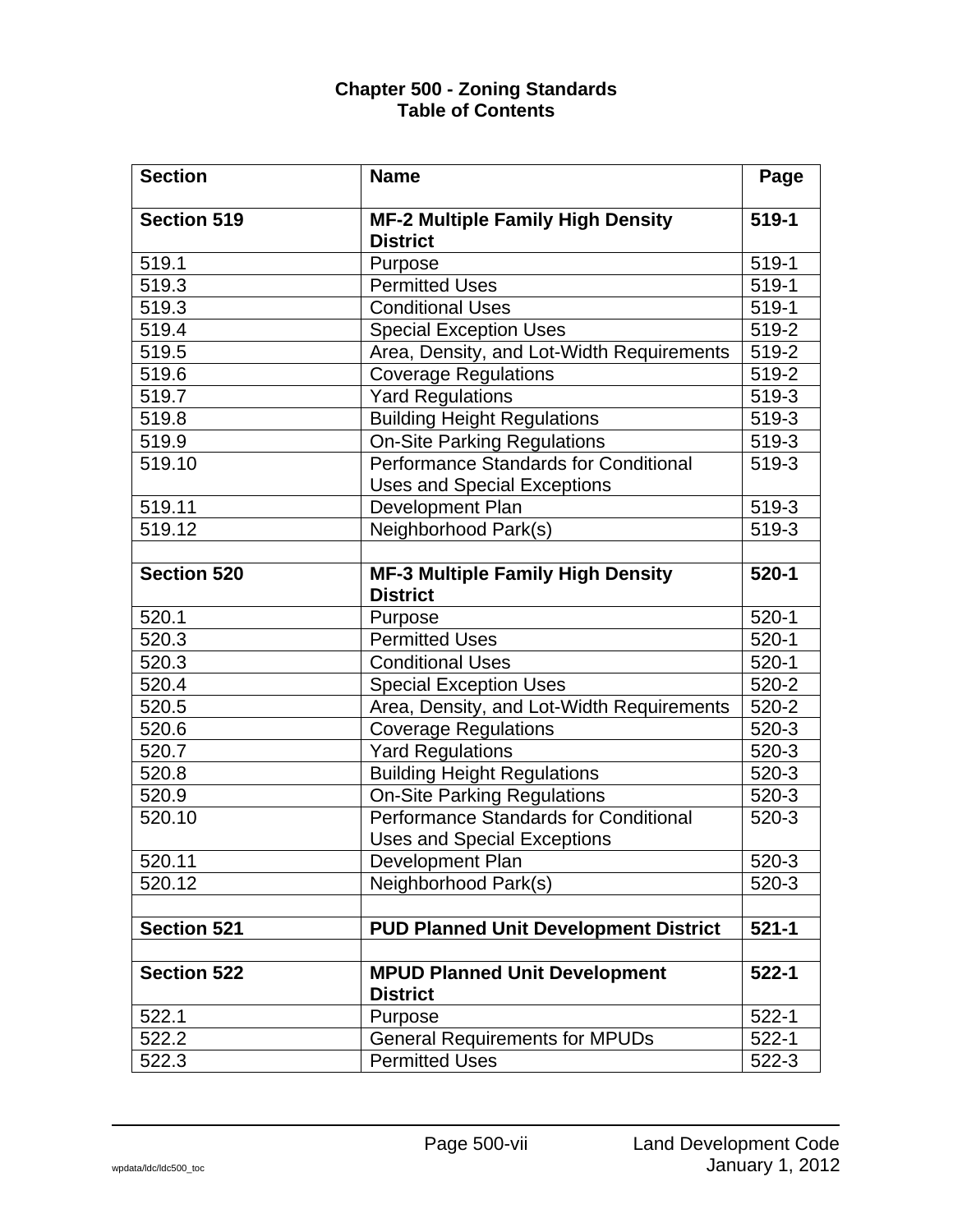| 522.4              | <b>Development Standards</b>                | 522-6     |
|--------------------|---------------------------------------------|-----------|
| <b>Section</b>     | <b>Name</b>                                 | Page      |
|                    |                                             |           |
| 522.5              | <b>EC-MPUD Standards</b>                    | $522 - 8$ |
| 522.6              | <b>Areawide Employment Center Planning</b>  | 522-22    |
|                    | <b>Process</b>                              |           |
| 522.7              | <b>Conservation Subdivision Standards</b>   | 522-25    |
| 522.8              | <b>Mixed-Use Trip Reduction Measures</b>    | 522-35    |
| 522.9              | <b>Connected City Master Planned Unit</b>   | 522-35    |
|                    | <b>Development District</b>                 |           |
|                    |                                             |           |
| <b>Section 523</b> | <b>PO-1 Professional Office District</b>    | $523 - 1$ |
| 523.1              | Purpose                                     | $523 - 1$ |
| 523.2              | <b>Permitted Uses</b>                       | $523 - 1$ |
| 523.3              | <b>Special Exception Use</b>                | $523 - 1$ |
| 523.4              | Area, Density, and Lot Width Requirements   | $235 - 1$ |
| 523.5              | <b>Coverage Regulations</b>                 | $523-1$   |
| 523.6              | <b>Yard Regulations</b>                     | $523 - 1$ |
| 523.7              | <b>Height Regulations</b>                   | $523 - 2$ |
| 523.8              | On-Site Parking                             | $523 - 2$ |
| 523.9              | Development Plan                            | $523 - 2$ |
|                    |                                             |           |
| <b>Section 524</b> | <b>PO-2 Professional Office District</b>    | $524 - 1$ |
| 524.1              | Purpose                                     | $524-1$   |
| 524.2              | <b>Permitted Uses</b>                       | $524-1$   |
| 524.3              | <b>Special Exception Use</b>                | $524-1$   |
| 524.4              | Area Density and Lot Width Requirements     | $524 - 2$ |
| 524.5              | <b>Coverage Regulations</b>                 | 524-2     |
| 524.6              | <b>Yard Regulations</b>                     | 524-2     |
| 524.7              | <b>Height Regulations</b>                   | 524-2     |
| 524.8              | <b>On-Site Parking</b>                      | 524-2     |
| 524.9              | Development Plan                            | 524-2     |
|                    |                                             |           |
| <b>Section 525</b> | <b>C-1 Neighborhood Commercial District</b> | $525 - 1$ |
| 525.1              | Purpose                                     | $525 - 1$ |
| 525.2              | <b>Permitted Uses</b>                       | $525 - 1$ |
| 525.3              | <b>Conditional Uses</b>                     | $525 - 2$ |
| 525.4              | <b>Special Exception Uses</b>               | $525-3$   |
| 525.5              | Area and Lot Width Regulations              | 525-4     |
| 525.6              | <b>Coverage Regulations</b>                 | 525-4     |
| 525.7              | <b>Yard Regulations</b>                     | 523-4     |
| 525.8              | <b>Height Regulations</b>                   | 525-5     |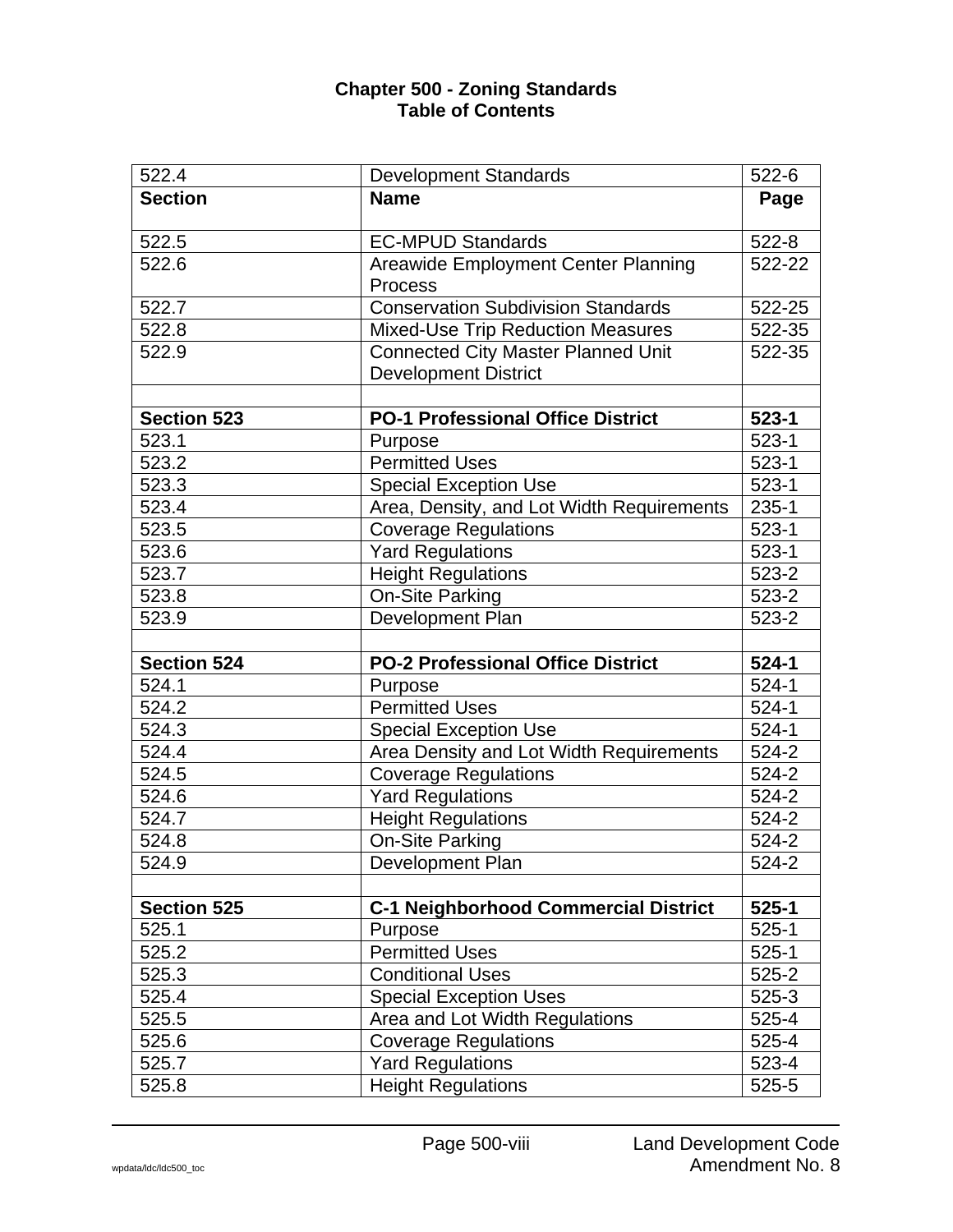| 525.9              | On-Site Parking                                              | 525-5     |
|--------------------|--------------------------------------------------------------|-----------|
| 525.10             | <b>Performance Standards for Conditional</b>                 | $525 - 5$ |
|                    | Uses and Special Exceptions                                  |           |
| 525.11             | Development Plan                                             | 525-5     |
| <b>Section</b>     | <b>Name</b>                                                  | Page      |
| <b>Section 526</b> | <b>C-2 General Commercial District</b>                       | $526 - 1$ |
| 526.1              | Purpose                                                      | $526-1$   |
| 526.2              | <b>Permitted Uses</b>                                        | $526-1$   |
| 526.3              | <b>Conditional Uses</b>                                      | 526-3     |
| 526.4              | <b>Special Exception Uses</b>                                | $526 - 6$ |
| 526.5              | <b>Performance Standards</b>                                 | 526-6     |
| 526.6              | Area and Lot Width Regulations                               | 526-6     |
| 526.7              | <b>Coverage Regulations</b>                                  | 526-6     |
| 526.8              | <b>Yard Regulations</b>                                      | 526-7     |
| 526.9              | <b>Height Regulations</b>                                    | 526-7     |
| 526.10             | <b>On-Site Parking Regulations</b>                           | 526-7     |
| 526.11             | Development Plan                                             | 526-7     |
|                    |                                                              |           |
| <b>Section 527</b> | <b>C-3 Commercial/Light Manufacturing</b><br><b>District</b> | $527-1$   |
| 527.1              | Purpose                                                      | $527-1$   |
| 527.2              | Applicability                                                | $527-1$   |
| 527.3              | <b>Permitted Uses</b>                                        | $527-1$   |
| 527.4              | <b>Conditional Uses</b>                                      | $527 - 3$ |
| 527.5              | Area and Lot Width Regulations                               | $527 - 4$ |
| 527.6              | <b>Coverage Regulations</b>                                  | $527 - 4$ |
| 527.7              | <b>Yard Regulations</b>                                      | $527 - 4$ |
| 527.8              | <b>Height Regulations</b>                                    | 527-4     |
| 527.9              | <b>Performance Standards</b>                                 | 527-5     |
| 527.10             | <b>On-Site Parking Regulations</b>                           | $527 - 5$ |
| 527.11             | Development Plan                                             | 527-5     |
|                    |                                                              |           |
| <b>Section 528</b> | <b>I-1 Light Industrial Park District</b>                    | $528 - 1$ |
| 528.1              | Purpose                                                      | $528-1$   |
| 528.2              | <b>Permitted Uses</b>                                        | $528-1$   |
| 528.3              | <b>Conditional Uses</b>                                      | 528-3     |
| 528.4              | <b>Performance Standards</b>                                 | 528-4     |
| 528.5              | Storage and Waste Disposal                                   | 528-4     |
| 528.6              | Area and Lot Width Regulations                               | 528-5     |
| 528.7              | <b>Coverage Regulations</b>                                  | 528-5     |
| 528.8              | <b>Yard Regulations</b>                                      | 528-5     |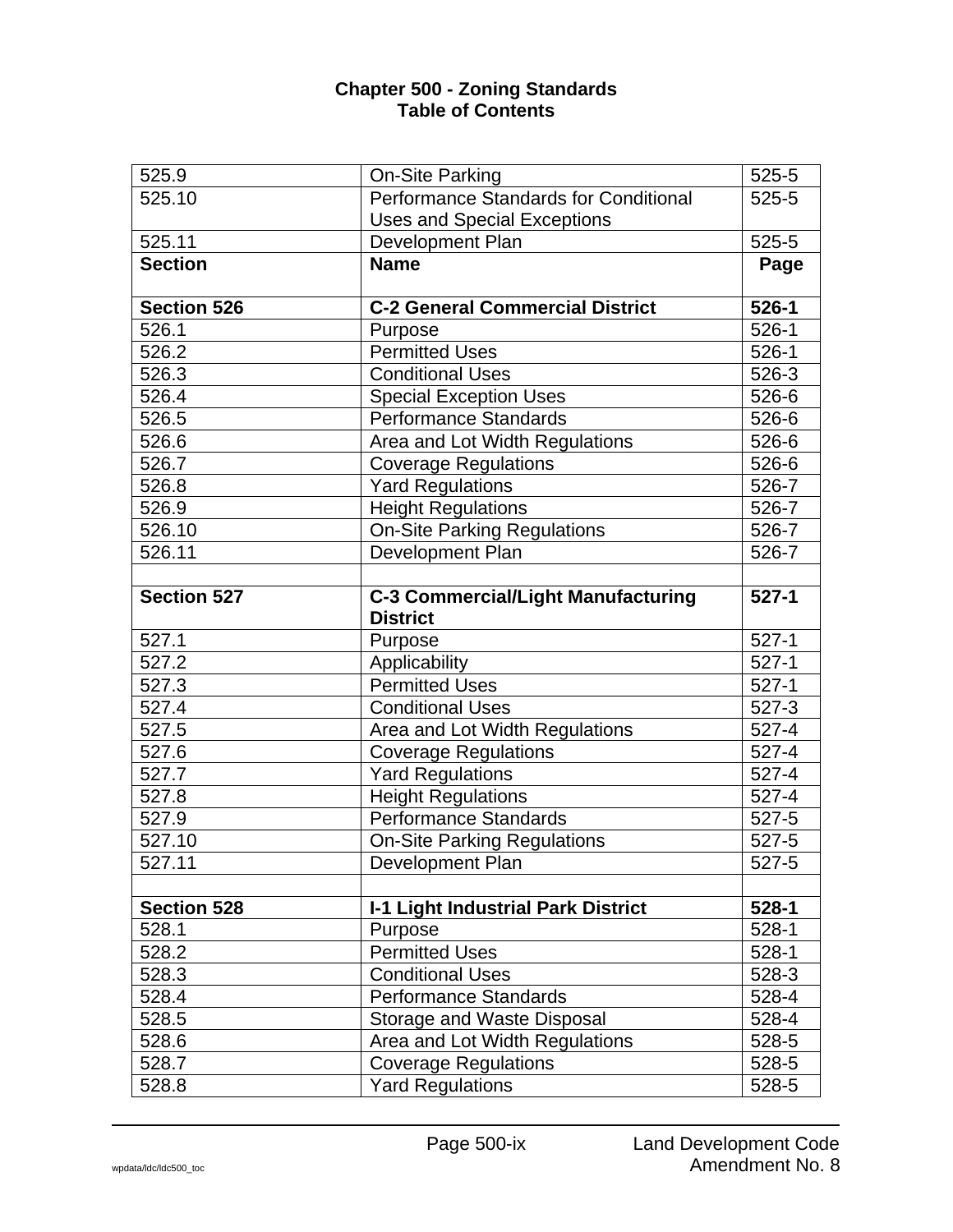| 528.9              | <b>Height Regulations</b>                    | 528-6              |
|--------------------|----------------------------------------------|--------------------|
| 528.10             | <b>On-Site Parking Regulations</b>           | 528-6              |
| <b>Section</b>     | <b>Name</b>                                  | Page               |
|                    |                                              |                    |
| 528.11             | Development Plan                             | 528-6              |
|                    |                                              |                    |
| <b>Section 529</b> | <b>I-2 General Industrial Park District</b>  | 529-1              |
| 529.1              | Purpose                                      | $529-1$            |
| 529.2              | <b>Permitted Uses</b>                        | 529-1              |
| 529.3              | <b>Conditional Uses</b>                      | 529-2              |
| 529.4              | <b>Performance Standards</b>                 | 529-3              |
| 529.5              | <b>Storage and Waste Disposal</b>            | 529-3              |
| 529.6              | Area and Lot Width Regulations               | 529-3              |
| 529.7              | <b>Coverage Regulations</b>                  | 529-3              |
| 529.8              | <b>Yard Regulations</b>                      | 529-4              |
| 529.9              | <b>Height Regulations</b>                    | 529-4              |
| 529.10             | <b>On-Site Parking Regulations</b>           | 529-4              |
| 529.11             | Development Plan                             | 529-4              |
|                    |                                              |                    |
| <b>Section 530</b> | <b>Supplemental Regulations</b>              | 530-1              |
| 530.1              | <b>Height Regulations Exceptions</b>         | $530-1$            |
| 530.2              | <b>Yard Requirements</b>                     | $530-1$            |
| 530.3              | Construction of Accessory Buildings and      | 530-3              |
|                    | <b>Structure</b>                             |                    |
| 530.4              | <b>Private Swimming Pools</b>                | 530-3              |
| 530.5              | Parking or Storing of Recreational Vehicles  | 530-4              |
| 530.6              | <b>Clear-Sight Triangle Requirements</b>     | 530-7              |
| 530.7              | <b>Essential Services</b>                    | 530-7              |
| 530.8              | <b>Accumulation of Debris; Property</b>      | 530-7              |
|                    | Maintenance                                  |                    |
| 530.9              | <b>Temporary Uses</b>                        | 530-8              |
| 530.10             | Junkyards                                    | $\overline{5}30-9$ |
| 530.11             | <b>Travel Trailer/Recreational Parks and</b> | 530-9              |
|                    | Campgrounds                                  |                    |
| 530.12             | <b>Travel Trailer/RV Subdivisions</b>        | 530-11             |
| 530.13             | <b>Waterfront Property</b>                   | 530-12             |
| 530.14             | Applicability of this Code to the Sale of    | 530-12             |
|                    | <b>Alcoholic Beverages</b>                   |                    |
| 530.15             | Fraternal Lodges and Social and              | 530-13             |
|                    | <b>Recreational Clubs</b>                    |                    |